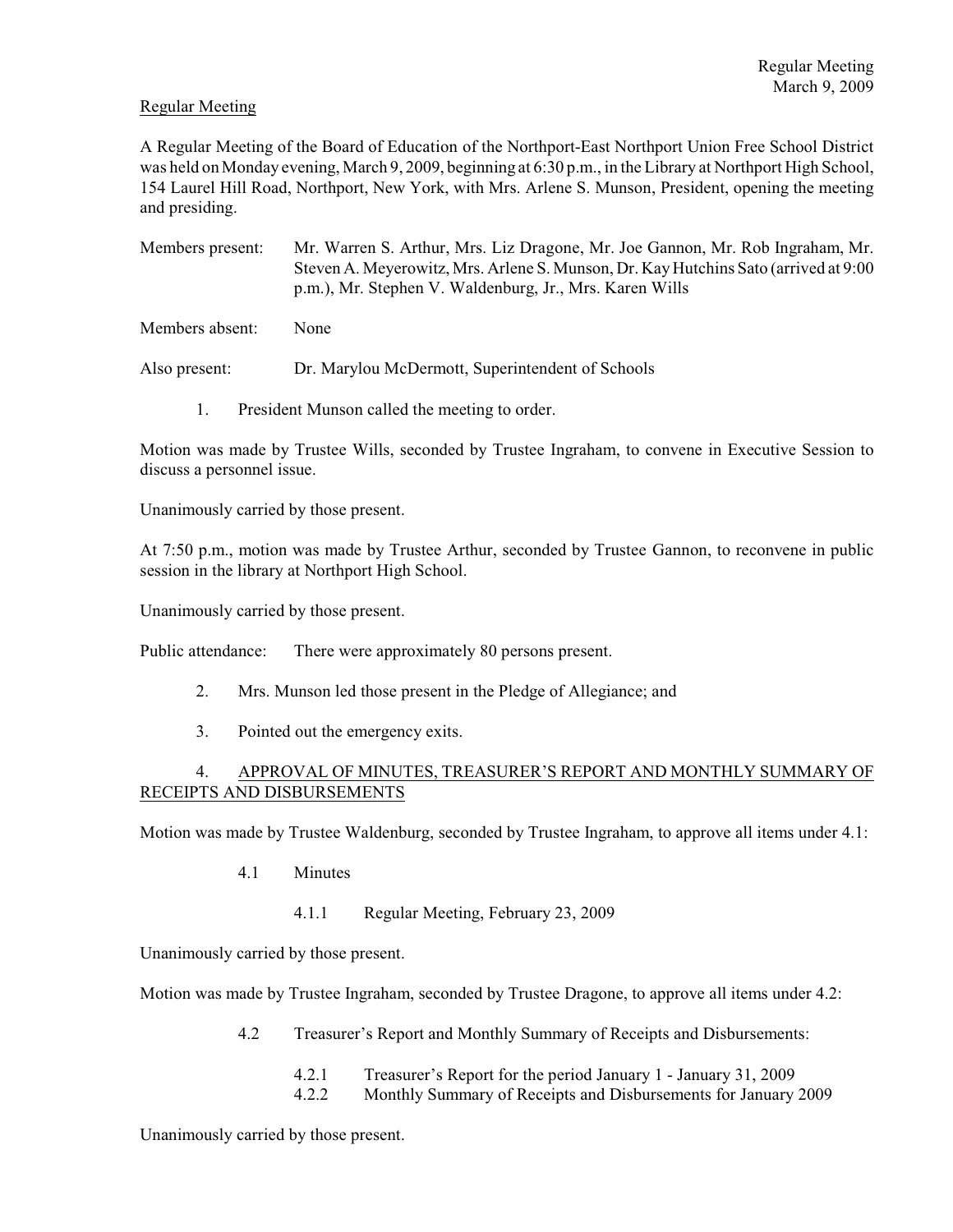4.2.3 For Information: Claim's Auditors Report for Warrants and Schedule of Claims for periods ending December 29, 2008, January 5, January 9, January 15, January 23, and January 30, 2009.

## 5. SPECIAL REPORTS/ANNOUNCEMENTS FROM THE SUPERINTENDENT

5.1 Accomplishments of Staff and Students

5.1.1 Ms. Jennifer Nesfield, Chairperson of World Languages K-12, introduced senior Christian Velasco, the English Language Learner Student of the Month. Ms. Nesfield stated that Christian is a natural language learner with a keen intellect who is curious about the world and contemplative about life. Ms. Nesfield commented that Christian has demonstrated that he not only wants to succeed in his English language classes, but in his native language as well. During his time at Northport High School, Christian has taken level four IB Spanish and Advanced Placement Spanish and was inducted into the World Language Honor Society. Christian's teachers have commented that he is a responsible contributor to his family, and works a full-time job while maintaining a challenging academic schedule.

The President of the Board and the Superintendent congratulated Christian on his accomplishments and presented him with a commendation from the Board.

5.1.2 Mr. Peter Falotico, Director of Art, Media and Computer, introduced high school sculpture teacher Rich Nunziato and Sculpture III student, Colby Grace. Colby was contacted by Northport Village Trustee Tom Kehoe to create a bronze, life size veterans memorial sculpture to be permanently placed at Northport Village Park and will be unveiled on Memorial Day.

5.2 For Information: Trustee Dragone presented a brief report summarizing the New York State School Boards Association " State Issue Conference" which she attended on March 1-3 in Albany, NY. Trustee Dragone stated that many speakers discussed the state mandates and working with legislators to give school districts relief. Other issues discussed were achievement gaps in education, foundation aid, the state's fiscal challenge and year to year budget process, and charter schools. Trustee Dragone urged community members to contact local legislators regarding two issues that will have a huge impact on local taxpayers. The Governor's proposed budget will shift preschool education costs currently paid through federal, state and county funds to local districts which would cost districts in Suffolk County over \$12 million and districts in Nassau County over \$11.6 million. The second issue is the proposed MTA payroll tax on all employers in the MTA region. This new payroll tax will cost the Northport-East Northport School District an additional \$255,000. Trustee Dragone stated that the federal stimulus money will come with guidelines on how that money is to be distributed.

Dr. McDermott stated that the District's website will provide a link to contact information of all local legislators for the community.

5.3 Superintendent's proposed budget for 2009-2010

Dr. Marylou McDermott, Superintendent of Schools, presented the proposed general fund budget which was developed in compliance with the Board's direction at its January 26, 2009 meeting. Dr. McDermott stated that the proposed budget of \$147,492,351 reflected a budget to budget increase of 2.94% and a 4.34% tax increase. The projected spending level includes maintaining the current program with extension of the kindergarten instructional day by 30 minutes. With the reallocation of funds the budget includes increased bandwidth to meet technological needs, and online interactive learning and Regent review for every  $8<sup>th</sup>$ through  $12<sup>th</sup>$  grader.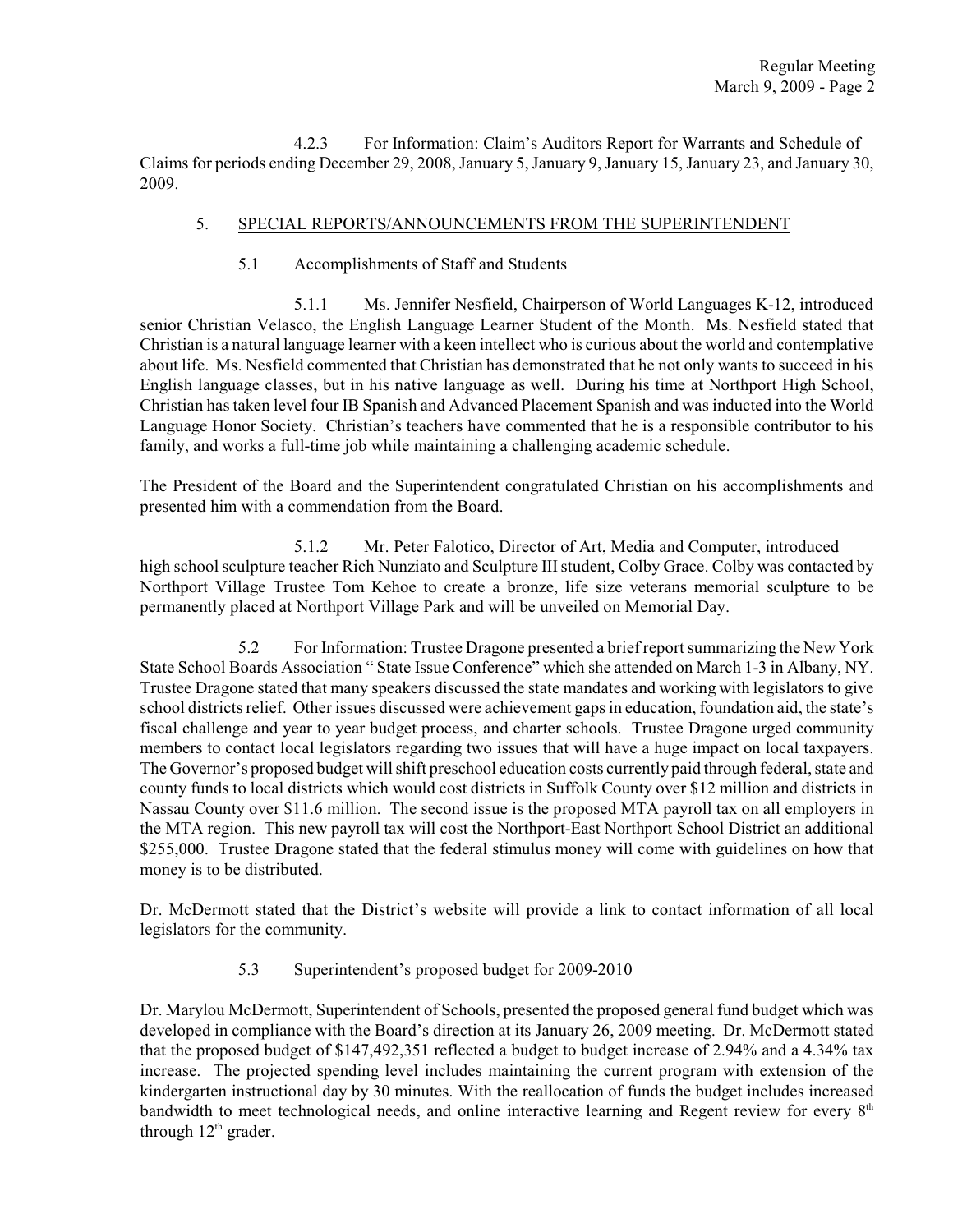Dr. McDermott stated that the budget process began with the anticipated State Aid loss of \$895,215 and modifications to the 2009-2010 budget could include the partial or full restoration of State Aid and the impact of the Federal stimulus package.

Dr. McDermott reviewed the unfunded State and Federal mandates and the District's ongoing economies and efficiencies. Dr. McDermott also delineated the proposed districtwide reductions for 2009-2010, for a total reduction of \$1,089,246.

Dr. McDermott stated that the budget will be reviewed line by line at the Board Meetings of March 16<sup>th</sup> and March 30<sup>th</sup> and there will be opportunity for questions. Dr. McDermott also stated that a notice will be put on the District's website stating when the budget books will be available for pickup.

There was a brief discussion by the Board regarding the proposed budget and several Board members thanked Dr. McDermott and the staff for maintaining the integrity of the programs offered while finding efficiencies during these difficult economic times.

The President of the Board opened up discussion to the audience community members.

| Name                                                                                                                                                | Comment                                                                                                                                                                                                                                                                                                                                                                                                                                                                                                                                                                                                                                            |  |  |
|-----------------------------------------------------------------------------------------------------------------------------------------------------|----------------------------------------------------------------------------------------------------------------------------------------------------------------------------------------------------------------------------------------------------------------------------------------------------------------------------------------------------------------------------------------------------------------------------------------------------------------------------------------------------------------------------------------------------------------------------------------------------------------------------------------------------|--|--|
| Kevin McGrath<br>Resident                                                                                                                           | Thanked Dr. McDermott for following his suggestion of taking a salary freeze and<br>asked the Superintendent to talk with the unions and ask them to do the same.                                                                                                                                                                                                                                                                                                                                                                                                                                                                                  |  |  |
| Jean Baron<br>Resident                                                                                                                              | Asked about the \$100,000 in healthcare savings and if the teacher's contract was<br>opened up again and renegotiated.                                                                                                                                                                                                                                                                                                                                                                                                                                                                                                                             |  |  |
| President Munson responded that the contract is a multi-year contract with various healthcare contribution<br>levels kicking in at different times. |                                                                                                                                                                                                                                                                                                                                                                                                                                                                                                                                                                                                                                                    |  |  |
| <b>Eugene Leavy</b><br>Resident                                                                                                                     | Asked the Board to consider utilizing zero based budgeting, and not to use the prior<br>year's budget as the starting point of formulating the new budget. Mr. Leavy stated<br>that the District should go back to the absolute priorities.                                                                                                                                                                                                                                                                                                                                                                                                        |  |  |
| Joseph Sabia<br>Resident                                                                                                                            | Stated that he has been a resident of the district for 32 years and he can no longer<br>afford the taxes. Mr. Sabia stated that young people can not afford to live on Long<br>Island. Mr. Sabia suggested that District hire an independent auditor to look at where<br>waste is in the District. Mr. Sabia stated that he does not want his tax dollars going<br>outside of the District.                                                                                                                                                                                                                                                        |  |  |
| Dr. Nina Dorata<br><b>Audit Committee</b><br>Member                                                                                                 | Read a letter to the Board and inquired regarding the inclusion pilot program at the<br>high school level and where those funds are coming from. Dr. Dorata stated that<br>underutilized discretionary fixed costs are excessive costs and should be eliminated<br>from the budget. Dr. Dorata suggested the district consider doing zero-based review<br>sequentially by department. Dr. Dorata also suggested that the departmental<br>presentations include an evaluation of how efficiently tax dollars are being utilized.<br>Dr. Dorata stated that unless there is a tax rate decrease it is probable that a negative<br>vote will prevail. |  |  |
| <b>Noel Brereton</b><br>Resident                                                                                                                    | Stated that there are over 900 homes in foreclosure in the community and the<br>unemployment rate in December was the highest since 1949. Mr. Brereton stated that<br>the budget crisis is only going to get worse and that deeper cuts need to be made. Mr.<br>Brereton stated that the quality of the programs and how money is spent need to be<br>reviewed                                                                                                                                                                                                                                                                                     |  |  |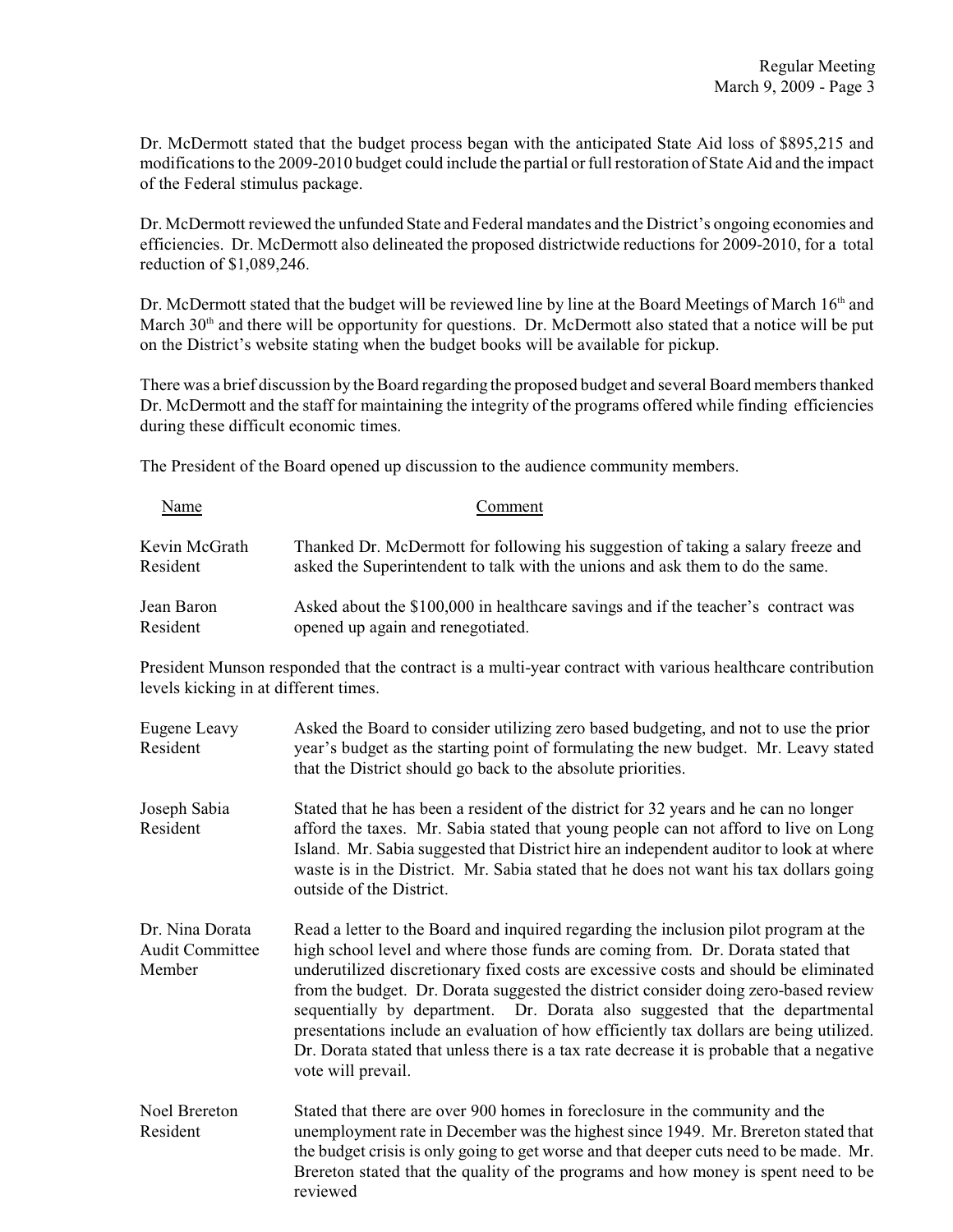Audience Member Asked what the tax rate would be for an austerity budget.

Mr. Blake, Interim Assistant Superintendent for Business, stated that the contingency budget cap is 4%, but there are many laws, rules and regulations that come with it.

| Carina Ranieri | Thanked the Board for voting to extend the inclusion program to the $11th$ and $12th$ |
|----------------|---------------------------------------------------------------------------------------|
| <b>SEPTA</b>   | grades and asked Mr. Lynch to address how that will affect the taxpayers.             |

Mr. Lynch, Assistant Superintendent for Pupil Services, stated that the special education budget is based on number of children in the special education program. The children in the  $11<sup>th</sup>$  and  $12<sup>th</sup>$  grades would have been in self-contained classes or resource room classes with indirect teachers services, but with the pilot program those children will be shifted to general inclusion classrooms at no additional cost.

| Eugene Leavy<br>Resident | Stated that when you work from last year's budget all the increases are permanently<br>in the budget and the Board needs to come up with actual reductions, find out what<br>programs can be cut and start with a zero based budget. Mr. Leavy stated he thinks the<br>budget will be voted down even though the contingency budget will be more. |
|--------------------------|---------------------------------------------------------------------------------------------------------------------------------------------------------------------------------------------------------------------------------------------------------------------------------------------------------------------------------------------------|
| Dave Ambro               | Asked for clarification of the 4.34% increase sited in the presentation, if that is the tax                                                                                                                                                                                                                                                       |
| Resident                 | rate or the tax levy, and what the tax rate and levy will go to and from.                                                                                                                                                                                                                                                                         |

Mr. Larry Blake stated he does not have that information but it will be within the budget book and the 4.34% is the projected tax rate increase.

Dr. McDermott stated that the rate is reflective of the \$895,215 reduction in state aid, but if the state aid is restored the rate will go down to 3.64%.

Noel Brereton Asked if the District has a five year strategic plan to handle the decrease in home Resident value, tax grievances and the reduction in revenues.

Dr. McDermott stated that the District is continuing to take a comprehensive look at every program to see if further reductions can be implemented. Dr. McDermott also stated that if there is a reduced number of students the district may lose some positions through attrition.

Richard Van Dyke Inquired about the expenditures for bandwidth and cameras. Resident

Dr. McDermott stated that the bandwidth is a reallocation of funds. Dr. McDermott stated that there is not enough bandwidth to cover educational programs as well as administrating the buildings. The increase in bandwidth is looking toward the future and planning ahead.

Denise Mumm Stated that a five or seven year plan can be done and would hope the Board would Resident contemplate doing it, asked if the Board thought zero based budgeting was a good idea, and if the District had strategic planning for required GASB45 reserve fund.

The President of the Board stated that the District cannot create a reserve for the GASB45 fund.

Armand D'Accordo Asked if the contingency cap of 4% is based on the inflation rate for the prior year. Resident Mr. D'Accordo also stated that revenue cannot be predicted but expenditures can 100% be predicted and you can control expenses.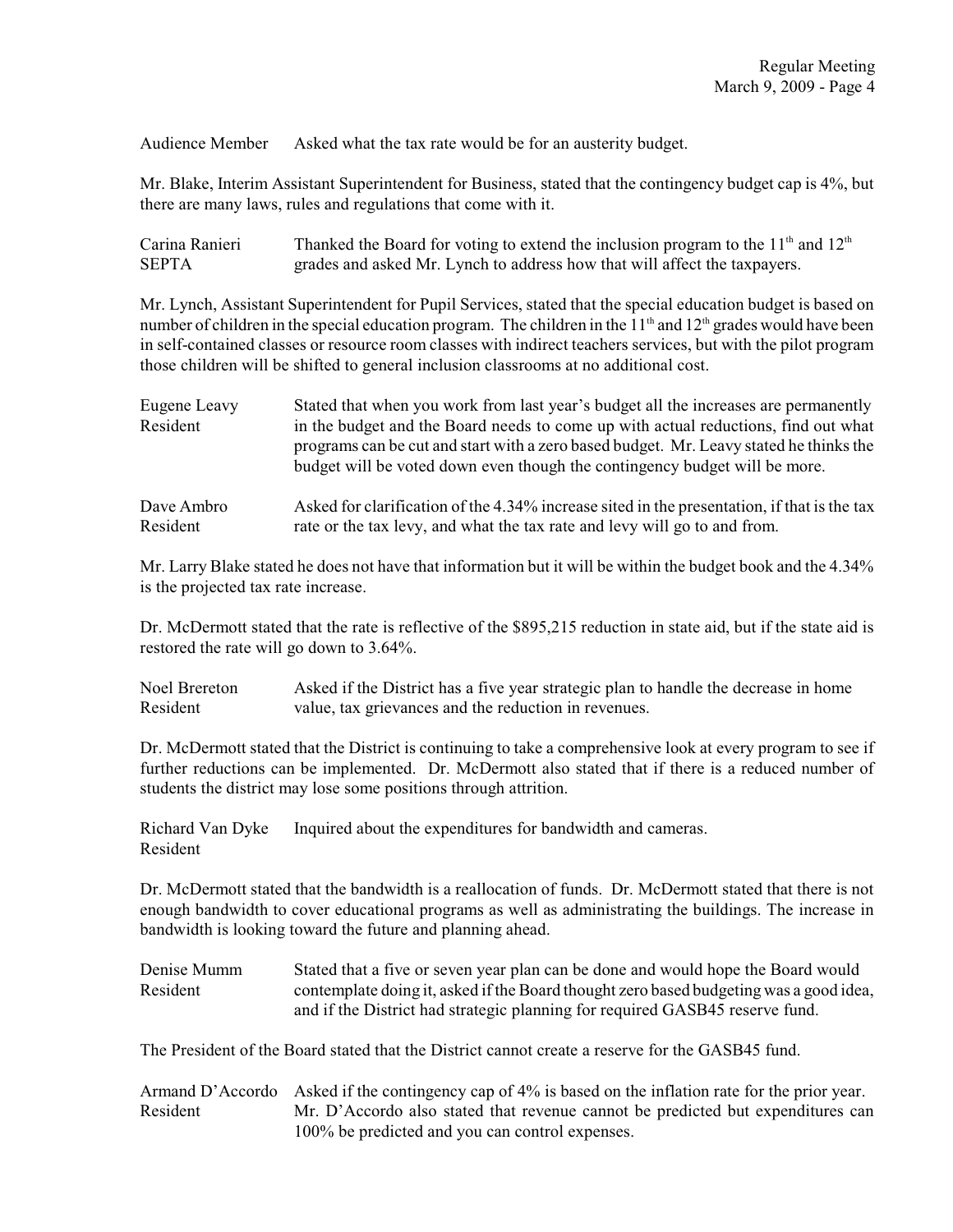Mr. Blake, stated that the contingency cap by law is 120% of the inflation rate, so the cap by New York State Law is 4%, based on specific formulas. The cap relates to the budget that is defeated taking out debt service, capital projects, interfund transfers and new equipment.

Brian Murphy Stated that by doing itemized budget the Board is validating decisions made in past as Resident continuous improvement, but in three years they may not be the right decision. If the Board went through and looked at every item, reallocated funds and had substantial cuts, that would lend credibility and transparency to the process.

The President of the Board thank everyone for the comments and asked them to continue to come to the meetings.

5.4 The President of the Board announced the upcoming Board of Education meetings of March  $16<sup>th</sup>$ , March  $30<sup>th</sup>$ , and April  $15<sup>th</sup>$ . The detailed budget discussions will be held on March  $16<sup>th</sup>$  and March  $30<sup>th</sup>$ . A preliminary public hearing will be held on April  $15<sup>th</sup>$  to receive additional input from the public on the budget.

# 6. COMMUNICATIONS

6.1 Letter from Ms. Amy Connor, received March 3, 2009, re: Proposed cut to Investigate Program. Ms. Connor was not present to address her letter.

# 7. PUBLIC PARTICIPATION

Name Comment

Andrew Rapiejko Stated that on September 8, 2008 a motion was made by Trustee Meyerowitz, Resident seconded by Trustee Dragone, directing the superintendent to consult with the District's attorney to prepare a draft policy regarding asbestos abatement and that no such projects will be undertaken while students or staff on in the building. Mr. Rapiejko asked if that policy will be prepared.

Dr. McDermott stated that Ms. Sadowsky is going to prepare a Board of Education policy regarding asbestos abatement and the District's concerns.

Tim Madden Inquired about the Investigate Program and the possible elimination of the first grade Parent section because of the number of students in the program and to what extent the kindergarten teachers are trained in identifying students who have certain abilities.

Ms. Carol Anderson Hoffmann, Assistant Superintendent for Instruction, stated that the program is not being eliminated and that a decision has not been made yet. There has been discussion about offer an enrichment program in each of the elementary schools for all first graders. Ms. Anderson Hoffmann stated that it is quite unusual for a teacher recommendation to keep a child out of the program.

In response to a question from a Board member, Dr. McDermott stated that this was only a recommendation at the administrative level and the cost would be the same for either program.

Jean Baron Inquired about the feasibility study regarding the full day kindergarten. Ms. Baron also Resident state that she spoke with the state auditor who stated that RFPs should go out for professional services and asked when the last time an RFP was sent out for legal services.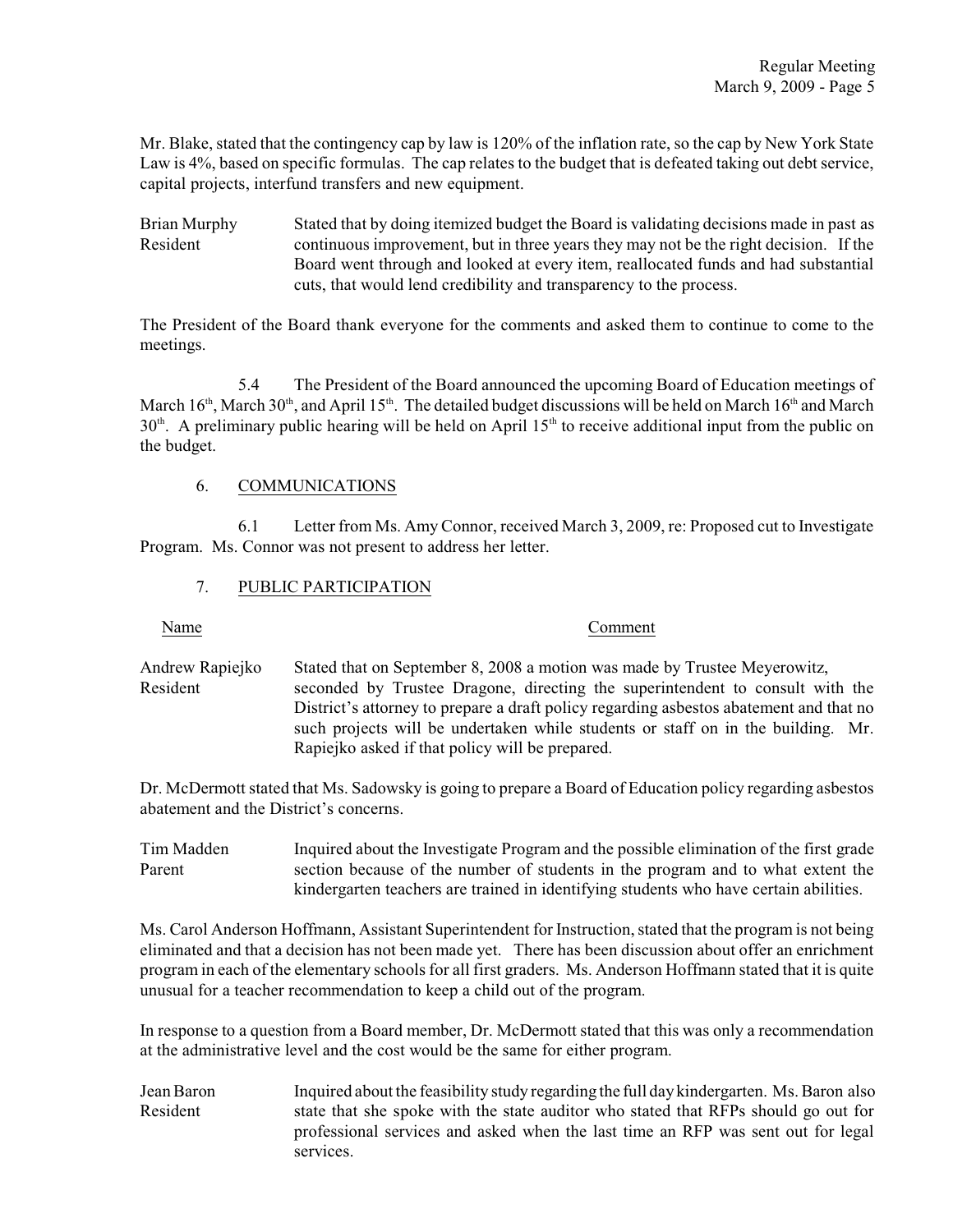Dr. McDermott stated that the District received the final copy and it could be emailed to anyone who wants it.

Trustee Arthur stated the Board adopted a policy where the District does not go out for bid regarding doctors or lawyers.

Armand D'Accordo Stated that he spoke to the state auditor also and you are not required to take the lowest Resident bidder.

Courtney DeBrino Stated she was concerned about the possible change to the first grade Investigate Parent Program and adding to the responsibilities of the first grade teachers. Ms. DeBrino is concerned that the change will not foster growth. Ms. DeBrino encouraged the Board members to attend the GTPA meeting on March 23rd.

Mrs. Munson stated that the Board will not make any frivolous decisions in offering the best possible education for every child.

## 8. SUPERINTENDENT'S REPORT, GENERAL - FOR BOARD ACTION

Motion was made by Trustee Meyerowitz, seconded by Trustee Sato, to approve all items under 8. and 9., including Supplemental 8.1.2 (Schedule B, #7) and 8.3:

8.1 Personnel Schedules, each dated March 9, 2009, and each attached and made part of the official minutes:

| Schedule B - Non-Instructional Staff (including Supplemental |
|--------------------------------------------------------------|
|                                                              |
|                                                              |
|                                                              |
|                                                              |

8.2 Authorizing the administration to survey the community to determine the extent of need for a school breakfast program for the 2009-2010 school year.

8.3 Approving the revised Special Education Plan 2007-2009 which reflects the expansion of the inclusion program at Northport High School to include  $11<sup>th</sup>$  and  $12<sup>th</sup>$  grades.

## 9. SUPERINTENDENT'S REPORT, FINANCIAL - FOR BOARD ACTION

9.1 Approving the following change orders:

9.1.1 Change Order No. 1, East Northport Middle School, SED No. 58-04- 04-03-7-999-003, increase in the amount of \$9,200.

9.1.2 Change Order No. 2, Fifth Avenue Elementary School, SED No. 58- 04-04-03-7-999-003, increase in the amount of \$2,300.

9.2 Authorizing the Board President to sign a contract with the following district to provide Health Services for Northport-East Northport students attending school in that district during the 2008-2009 school year:

9.2.1 Jericho Union Free School District, 14 students attending Long Island Lutheran and 2 students attending Solomon Schechter @ \$872.59, totaling \$13,961.44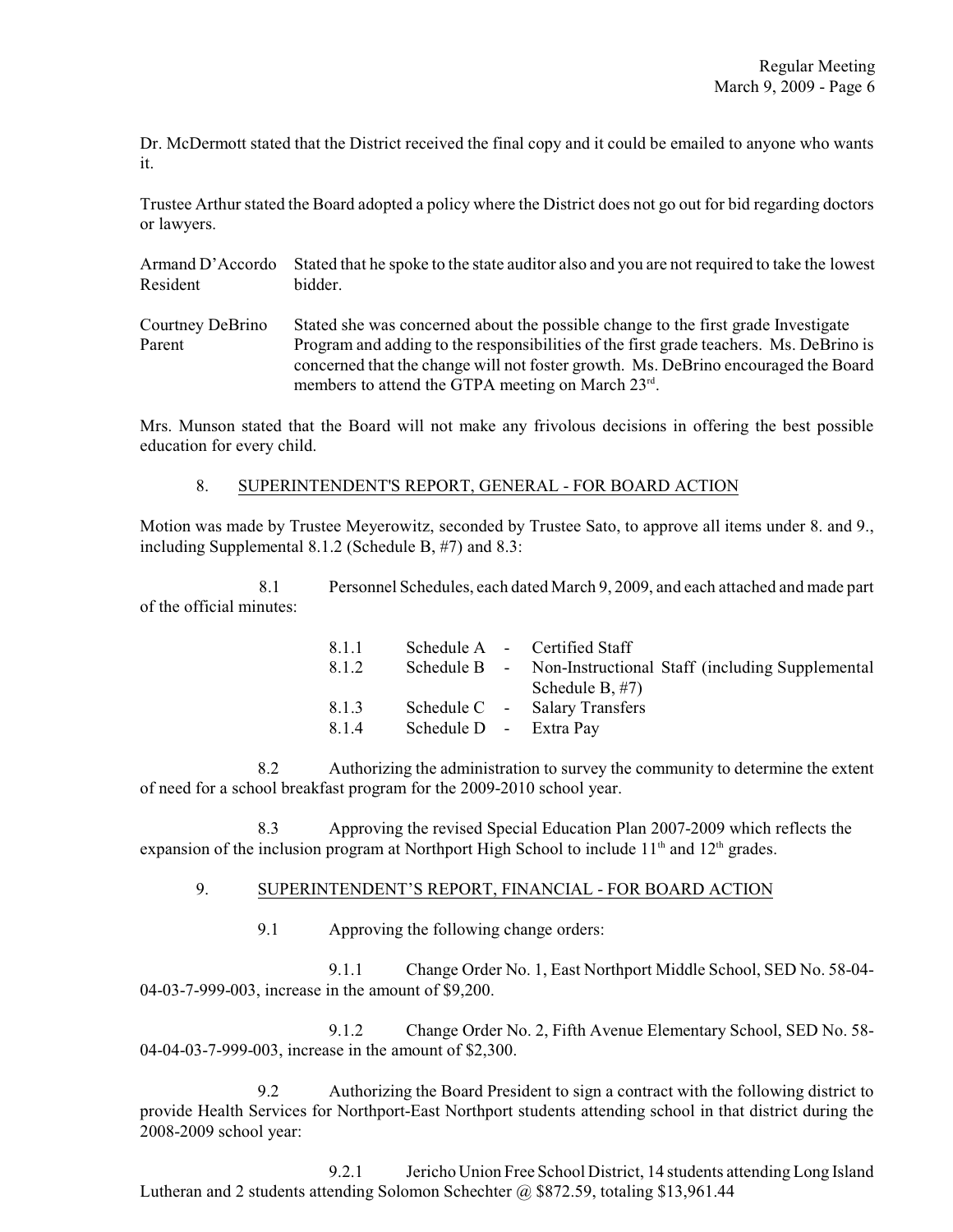9.3 Approving the attached Special Education Services Contract for the 2008-2009 school year between Northport-East Northport Union Free School District and Half Hollow Hills Central School District.

9.4 Approving the attached Special Education Services Contract for the 2008-2009 school year between Northport-East Northport Union Free School District and Greenburgh-North Castle Union Free School District.

9.5 Receiving the following donation to the District:

9.5.1 Thirty pedometers per school from Heart Links Project at Stony Brook University to be used in the physical education classes as well as various clubs and school activities, and one Dance, Dance Revolution game that will be shared amongst the district physical education programs, value estimated to be \$2,890.

9.6 Authorizing the administration to apply for the following ExxonMobile Education Alliance Grant:

9.6.1 \$750 which will allow Ocean Avenue Elementary School to enhance their current math and science programs.

9.7 Approving transfer of general fund appropriations in the 2008-2009 budget.

Vote on Trustee Meyerowitz's motion to approve all items under 8. and 9., including Supplemental 8.1.2 (Schedule B) and 8.3, was unanimously carried.

#### 10. SUPERINTENDENT'S REPORT - FOR INFORMATION ONLY

- 10.1 Student Activity Account Reports for January 2009 from:
	- 10.1.1 Northport High School
		- 10.1.2 East Northport Middle School
		- 10.1.3 Northport Middle School
- 10.2 Schedule H Use of Facilities
- 10.3 School Facility Report Cards
- 10.4 Schedule I Home Instruction
- 10.5 Investment Report for January, 2009
- 10.6 Monthly Revenue & Budget Status Report as of January 2009

## 11. UNFINISHED BUSINESS

#### 12. NEW BUSINESS

There being no further business to discuss at this time, motion was made by Trustee Meyerowitz, seconded by Trustee Sato, to adjourn the meeting.

Unanimously carried.